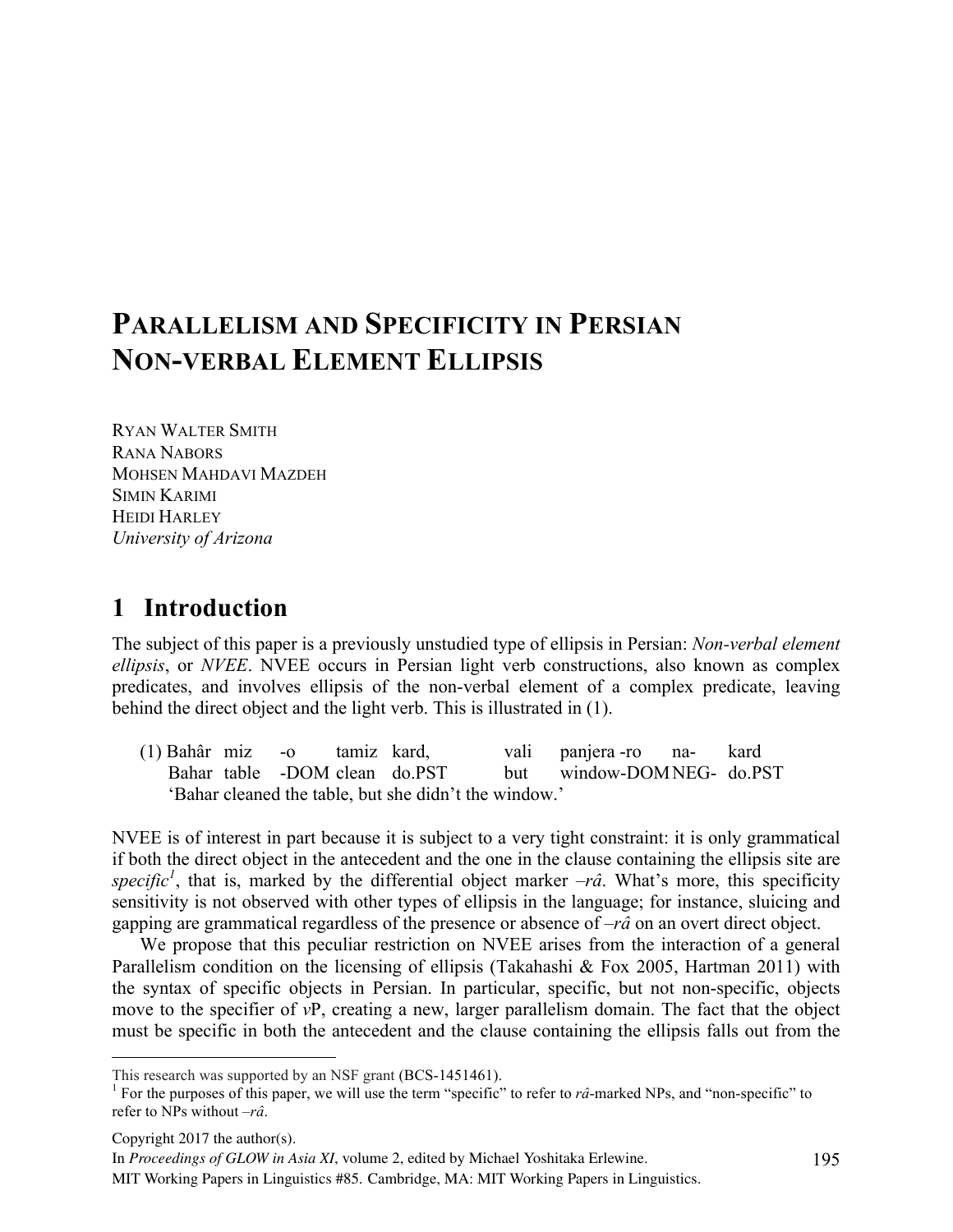requirement that the antecedent and ellipsis site be parallel. We then propose that, given an analysis of sluicing and gapping along the lines of that proposed by Toosarvandani (2015), in which objects move to FocusP before ellipsis occurs, the lack of specificity restrictions on these types of ellipsis can also be captured by the Parallelism condition.

The paper is structured as follows. In section 2, we discuss various types of ellipsis in Persian, including NVEE, and illustrate the specificity sensitivity of NVEE and the lack of such sensitivity in other ellipsis types. Section 3 motivates the various syntactic differences between specific and non-specific objects. Section 4 details an analysis of NVEE in terms of the interaction of object specificity with the Parallelism condition on ellipsis, and extends the analysis to explain the lack of a specificity requirement on other types of ellipsis. Section 5 discusses predictions of the analysis outside of the domain of object specificity. Section 6 concludes the paper with a discussion of future work and potential problems.

## 2 Ellipsis in Persian

Persian possesses many types of ellipsis, instantiating many of the most well-studied types of ellipsis cross-linguistically. These include sluicing (2), gapping (3), and light verb-stranding verb phrase ellipsis (4) (Toosarvandani 2009).

- (2) Bahâr yechizi xord, vali ne- mi- dun -am chi Bahar something eat.PST but NEG- IMP- know.PRS -1.SG what 'Bahar ate something, but I don't know what.'
- (3) Bahâr miz tamiz kard, Rezâ panjere Bahar table clean do.PST Reza window 'Bahar cleaned tables, and Reza windows.'
- (4) Sohrâb piran -â -ro otu zad, vali Rostam na- zad Sohrab shirt -PL -DOM iron hit.PST but Rostam NEG- hit.PST 'Sohrab ironed the shirts, but Rostam didn't.'

An as of yet unstudied type of ellipsis is *non-verbal element ellipsis (NVEE)*. This is in effect a type of pseudogapping, in which only the non-verbal element of a complex predicate is elided, leaving behind the semantically bleached light verb and the direct object. As (5) demonstrates, this type of ellipsis exhibits an unusual restriction: it is only possible when both the direct object in the antecedent and the one in the clause containing the ellipsis site are *specific*, or marked by the differential object marker *–râ*.

(5) Bahâr miz \*(-o) tamiz kard, vali panjera \*(-ro) na- kard Bahar table -DOM clean do.PST but window-DOMNEG- do.PST 'Bahar cleaned the table, but she didn't the window.'

Notably, neither sluicing (6) nor gapping (7) is subject to this specificity restriction; the object in the antecedent and ellipsis-containing clause may be either marked with *–râ* or not, with no effect on the grammaticality of the sentence.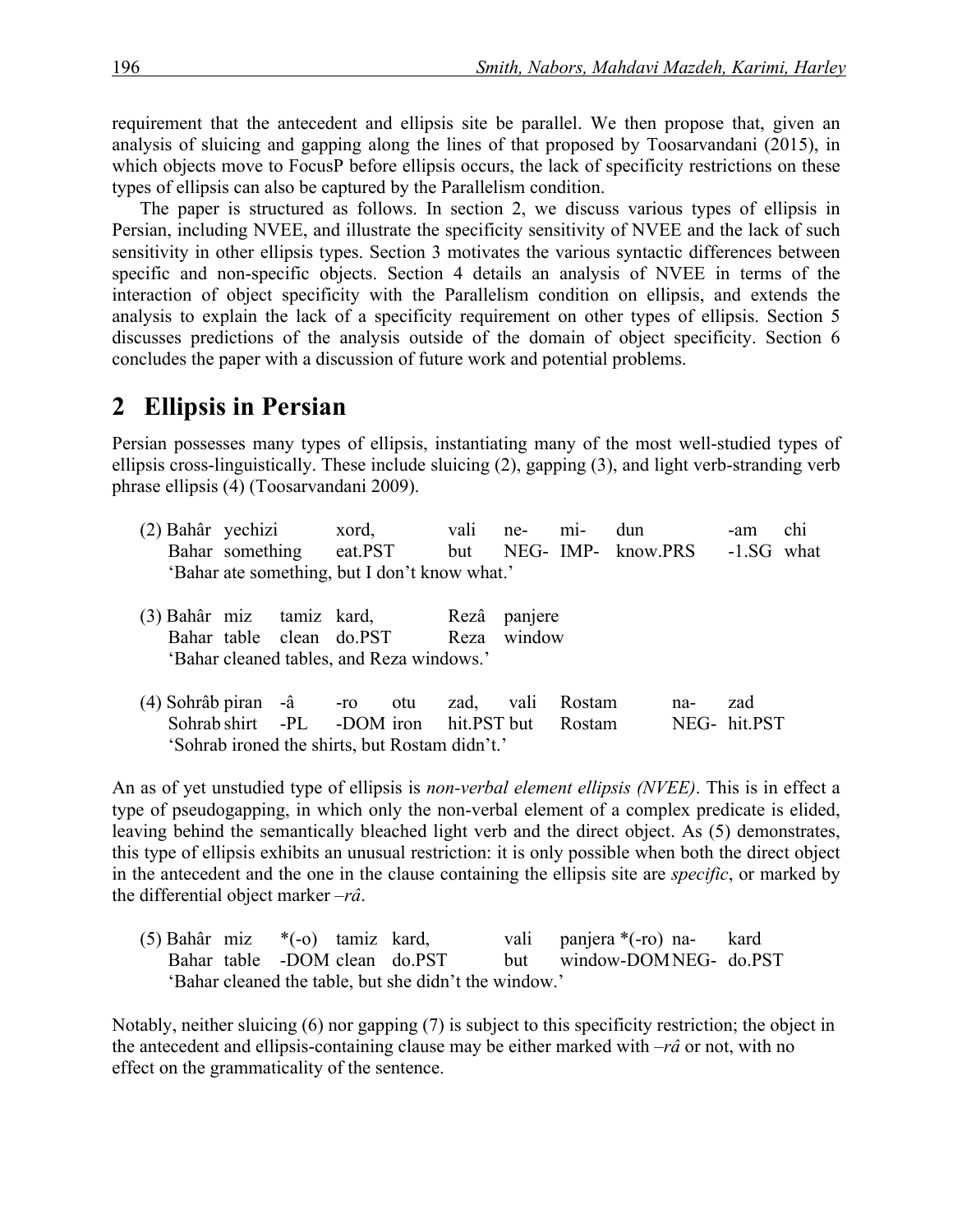- (6) Bahâr yechizi (-ro) xord, vali ne- mi- dun -am chi (-ro) Bahar something -DOM eat.PST but NEG- IMP- know.PRS-1.SG what-DOM 'Bahar ate (a certain) something, but I don't know what.'
- (7) Bahâr miz (-o) tamiz kard, Rezâ panjere (-ro) Bahar table -DOM clean do.PST Reza window -DOM 'Bahar cleaned (the) table, and Reza (the) window.'

We are now presented with a puzzle: why should NVEE exhibit such a tight restriction unobserved with other types of ellipsis in Persian? In order to shed light on this question, we first must understand how specific objects differ syntactically from non-specific objects, the topic of the next section.

## **3** Specific Objects in Persian

Specific and non-specific objects in Persian exhibit many well-studied differences with regard to their syntactic behavior (Ghomeshi 1997, Karimi 1999, 2005, a.o.). One of these differences involves neutral word order: although non-specific objects strongly prefer to be left-adjacent to the verb (8a), specific objects precede many other elements of a sentence in neutral word order, such as PPs (8b).

- (8) a. man be Mohsen ketâb dâd -am I to Mohsen book give.PST -1.SG 'I gave books to Mohsen.' b. man ketâb –o be Mohsen dâd -am
	- I book –DOM to Mohsen give.PST -1.SG 'I gave the book to Mohsen.'

As Karimi (1999) showed, specific objects license parasitic gaps, but non-specific objects do not. This contrast is illustrated in (9).

(9) Kimea  $\lceil_{NP}$  ketâb<sup>\*</sup>(-ro)]<sub>i</sub>  $\lceil_{CP}$  ghablaz inke *pro*  $e_i$  be- xun -e] be man dâd Kimea book -DOM before that pro SUBJ- read.PRS -3.SG to 1.SG give.PST 'Kimea gave me the book before reading (it).'

Finally, specific objects are able to act as antecedents for reflexive pronouns, but non-specific objects are not able to do so.

|                                           | $(10)$ man [bachcha*(-ro)], be xodesh, tu âyne |  |  |  |                                | neshun dâd |               | -am     |
|-------------------------------------------|------------------------------------------------|--|--|--|--------------------------------|------------|---------------|---------|
|                                           |                                                |  |  |  | I child -DOM to self in mirror |            | sign give.PST | $-1.SG$ |
| I showed the child itself in the mirror.' |                                                |  |  |  |                                |            |               |         |

These data show that specific objects pattern quite differently from non-specific objects in many environments.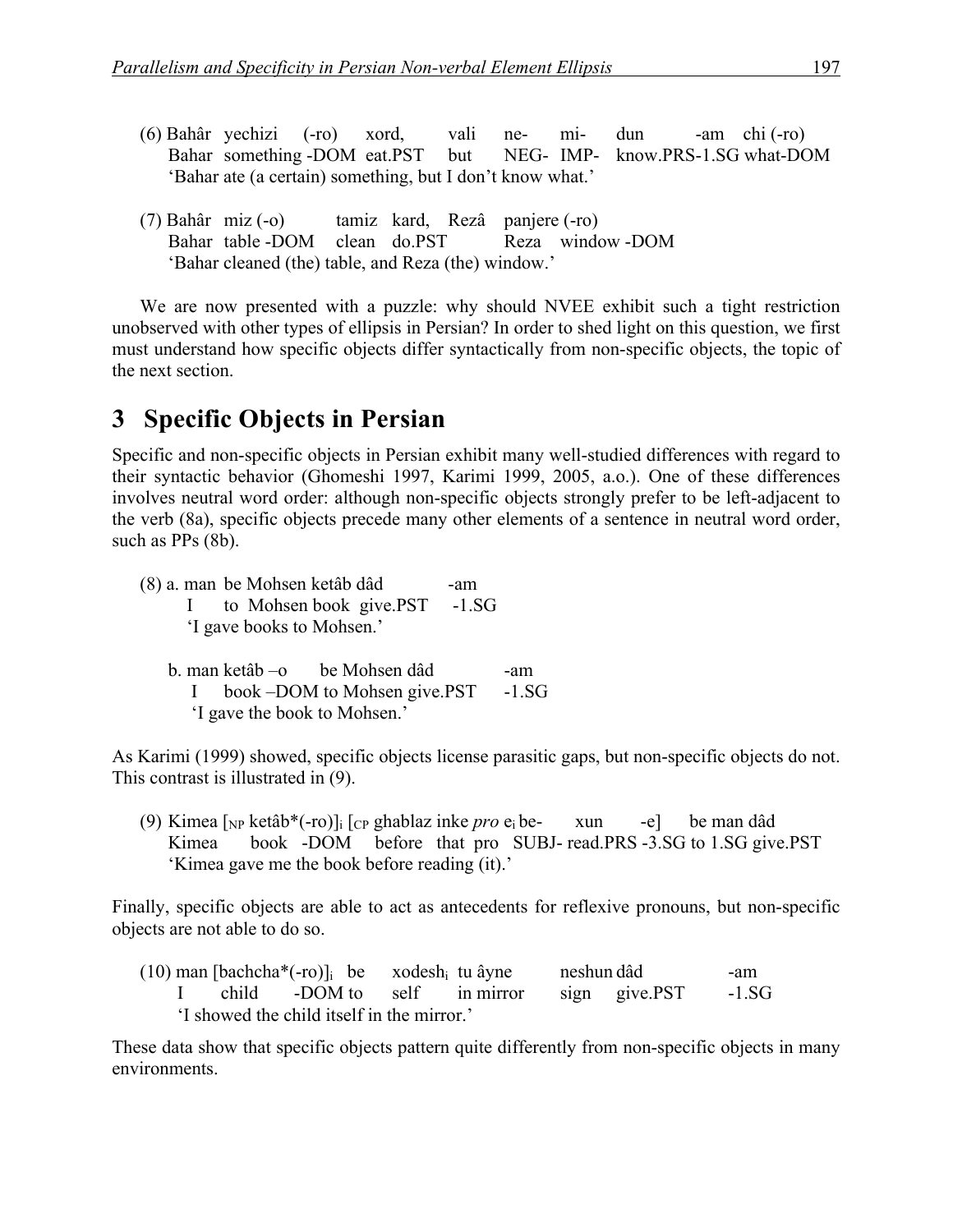Authors generally agree that specific objects occupy a different, structurally higher position from non-specific objects; Ghomeshi (1997), for instance, analyzes *–râ-*marked objects as adjoined to VP, while Karimi (2005) places them in Spec-*v*P. Both authors place the non-specific object as the complement of the verb or predicate. Where authors differ is in whether the specific object is base-generated in such a position (Ghomeshi 1997, Karimi 1999, Toosarvandani 2009), or moved there (Karimi 2005).

Although either analysis is in fact compatible with the account of NVEE we develop below, for the sake of explicitness, we follow Karimi (2005) and assume a movement analysis, according to which the specific object and non-specific object start in the same position as complement to the predicate/V, with the specific object undergoing movement to Spec-*v*P in order to escape Existential Closure (Diesing 1992).

## 4 Analysis

In this section, we develop our account of the specificity (non-)sensitivity of NVEE and other types of ellipsis in Persian, respectively. First, we briefly describe the syntactic structures we assume for complex predicates and (non-)specific objects. Then, we define the notion of parallelism, and, lastly, show how applying it to the ellipsis data derives the relative sensitivity of each type of ellipsis to object specificity.

#### **4.1 The Syntax of Complex Predicates and Specific Objects**

Following Folli, Harley, & Karimi 2005, we analyze Persian complex predicates as involving a Predicate Phrase (PredP), headed by the non-verbal element and possibly containing a complement, and a projection of different flavors of *v*, headed by the light verb. As stated in the last section, we follow Karimi (2005) in adopting a movement analysis of specific objects; specific objects move from the complement of Pred to the specifier of *v*P. Non-specific objects, on the other hand, remain in-situ. This is summarized for in the trees in (11), which illustrate the analysis of the complex predicate *tamiz kardan* 'to clean (lit. clean do)' with both a specific and a non-specific object<sup>2</sup>.



 <sup>2</sup> We assume that unergative and transitive subjects are outside of *v*P, and are instead introduced in the specifier of VoiceP (Kratzer 1996), though this is not particularly crucial for our analysis. It may just as well be the case that the object moves to Spec-*v*P in a tucking-in style á la Richards (1997), with the subject base-generated in the specifier of *v*P.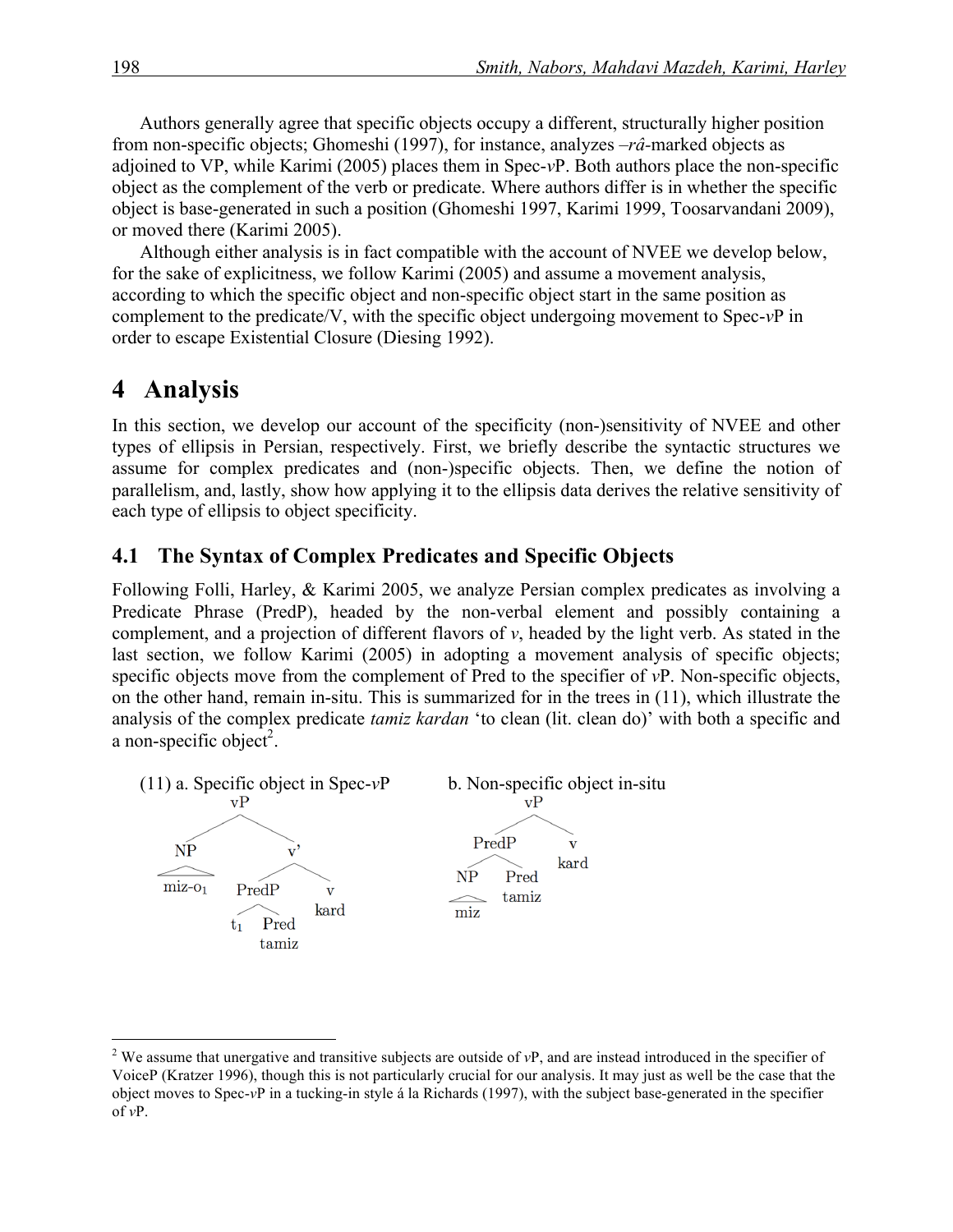#### **4.2xxParallelism**

Following Takahashi & Fox (2005) and Hartman (2011), among others, we adopt a parallelism condition on ellipsis. Following these authors, we define the notion of Parallelism Domain (PD) and Parallelism in (12) and (13) below.

(12) *Parallelism Domain (PD)*

For the ellipsis of EC [elided constituent] to be licensed, there must exist a constituent, which reflexively dominates the EC, and satisfies the parallelism condition. Call this constituent the Parallelism Domain (PD).

(13) *Parallelism*

PD satisfies the parallelism condition if PD is semantically identical to another constituent AC [antecedent constituent], module focus-marked constituents.

The parallelism condition in (13) is essentially a semantic identity condition on ellipsis, permitting ellipsis only when the ellipsis site possesses an identical meaning to that of the antecedent. However, the condition interacts in important ways with the definition and size of the PD.

The size of the PD is left underspecified in the definition in (12), and given that it is a constituent that *reflexively* dominates the EC, in many cases the EC and PD can be identical. However, as Takahashi & Fox (2005) and Hartman (2011) point out, there are cases in which the PD *must* be a constituent that is larger than, and thus contains, the EC. These are cases of *variable rebinding*, in which a variable inside of the EC is bound by a binder in a position outside of the ellipsis site. This type of configuration arises in cases of syntactic movement, where the trace (interpreted as a bound variable) is associated with a lambda binder higher in the structure, below the moved phrase.

Armed with the analysis of complex predicates, the syntax of object specificity in Persian, and the parallelism condition, we now turn to the analysis of NVEE ellipsis.

### **4.3 The Specificity Sensitivity of NVEE Follows From Semantic Identity**

When the specific object moves to Spec-*v*P, as we have proposed, a variable binding relationship is created between the trace in the complement of Pred and its binder. Because the elided constituent contains a rebound variable (the trace), the PD must be extended to include the binder. The PredP is then elided, just like in Toosarvandani's (2009) analysis of Persian light verb-stranding VPE. This is illustrated in (14). Underlined text represents the PD in both the antecedent and the elided constituent, and struck-through text represents the ellipsis. We include in this example a translation to aide in illustrating our point.

(14)  $\lceil v \rceil$  miz-o  $\lceil \lambda x \rceil$   $\lceil v \rceil$   $\lceil x \rceil$   $\lceil x \rceil$   $\lceil x \rceil$   $\lceil v \rceil$   $\lceil v \rceil$   $\lceil x \rceil$   $\lceil v \rceil$   $\lceil x \rceil$   $\lceil x \rceil$   $\lceil x \rceil$   $\lceil x \rceil$   $\lceil x \rceil$   $\lceil x \rceil$   $\lceil x \rceil$   $\lceil x \rceil$   $\lceil x \rceil$   $\lceil x \rceil$   $\lceil x \rceil$  table-DOM clean did.PST window-DOM clean NEG-did.PST '…cleaned the table…didn't clean the window.'

Notice that (14), a representation of sentence (1) with specific objects in both the antecedent and the clause containing the EC, satisfies the parallelism condition; the antecedent and elided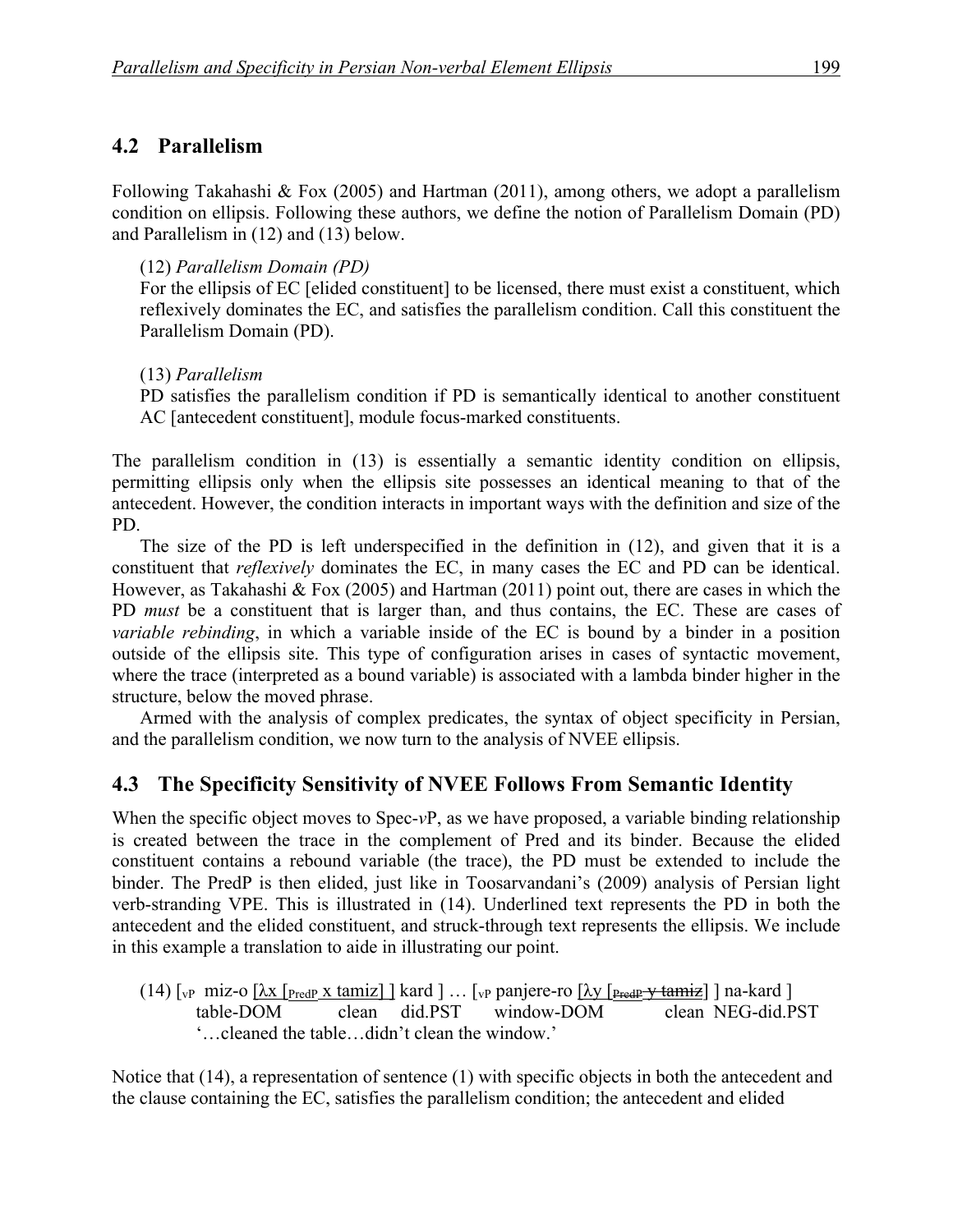constituents are semantically identical in that they both contain the predicate *tamiz* 'clean' and a bound variable. We have thus shown how parallelism explains the possibility of NVEE with specific objects.

Let us now turn to cases in which there is a mismatch in object specificity between the antecedent and the ellipsis containing clause. These are represented as in (15) and (16).

(15) \*  $\lbrack v_P \text{ miz-o } [\lambda x \lbrack_{\text{PredP}} x \text{ tamiz}] \rbrack$  kard]  $\ldots \lbrack v_P \lbrack_{\text{PredP}}$  panjere tamiz  $\rbrack$  na-kard]

 $(16)$  \*  $\lceil v \rceil$  [PredP miz tamiz] kard  $\lceil \dots \rceil$  [vp panjere-ro  $\lceil \frac{\lambda x}{\text{predP}} \cdot \frac{x}{\text{tamiz}} \rceil$  na-kard]

In both (15) and (16), the PD is not semantically identical to the AC; in the case of (15), this is because the AC contains a bound variable while the PD contains the direct object (*panjere*  'window'), while in (16) the AC contains the direct object (*miz* 'table') while the PD contains a bound variable. Because there is no constituent to which the PD is semantically identical, the PD does not satisfy the parallelism condition, and ellipsis of PredP is not licensed. This explains why mismatch in object specificity between antecedent and ellipsis-containing clause is ungrammatical.

Finally, consider a case in which both the antecedent and the clause containing the ellipsis site possess non-specific objects, as schematized in (17).

(17)  $*$  [ $_{VP}$  [ $_{PredP}$  miz tamiz] kard]  $\ldots$  [ $_{VP}$  [ $_{PredP}$  panjere tamiz] na-kard]

Here, the PD and the AC fail to be semantically identical due to the non-identity of the object DPs in each constituent; table-cleaning is not identical to window-cleaning. As such, the PD once again fails to satisfy the parallelism condition. This explains why NVEE is ungrammatical with non-specific objects in both the antecedent and the clause containing the ellipsis.

In fact, we can take this a step further by considering what would happen if both non-specific objects in (17) were identical, resulting in (18).

(18)  $\lceil v \rceil$  [PredP panjere tamiz] kard]  $\ldots$  [ $\lceil v \rceil$  [PredP panjere tamiz] na-kard]

Here, the PD *does* satisfy parallelism; the PD is semantically identical to the AC, so ellipsis is predicted to be licensed. However, note that in this case the non-specific object is still inside of the ellipsis site. As such, the result of ellipsis will not be NVEE, but rather light verb-stranding VPE á la Toosarvandani (2009). This example is therefore very much in line with the predictions of our analysis.

As an interim conclusion, we have thus far shown that the restriction of NVEE to specific objects falls out naturally from the interaction of the parallelism condition on ellipsis with the syntax of specific objects and complex predicates in Persian.

## **4.4xxThe Specificity Insensitivity of Sluicing and Gapping**

Recall that other types of ellipsis in Persian, namely sluicing and gapping, do not show the same sensitivity to object specificity observed with NVEE. We reproduce the data from example (6) for sluicing and example (7) for gapping in (19) and (20), respectively.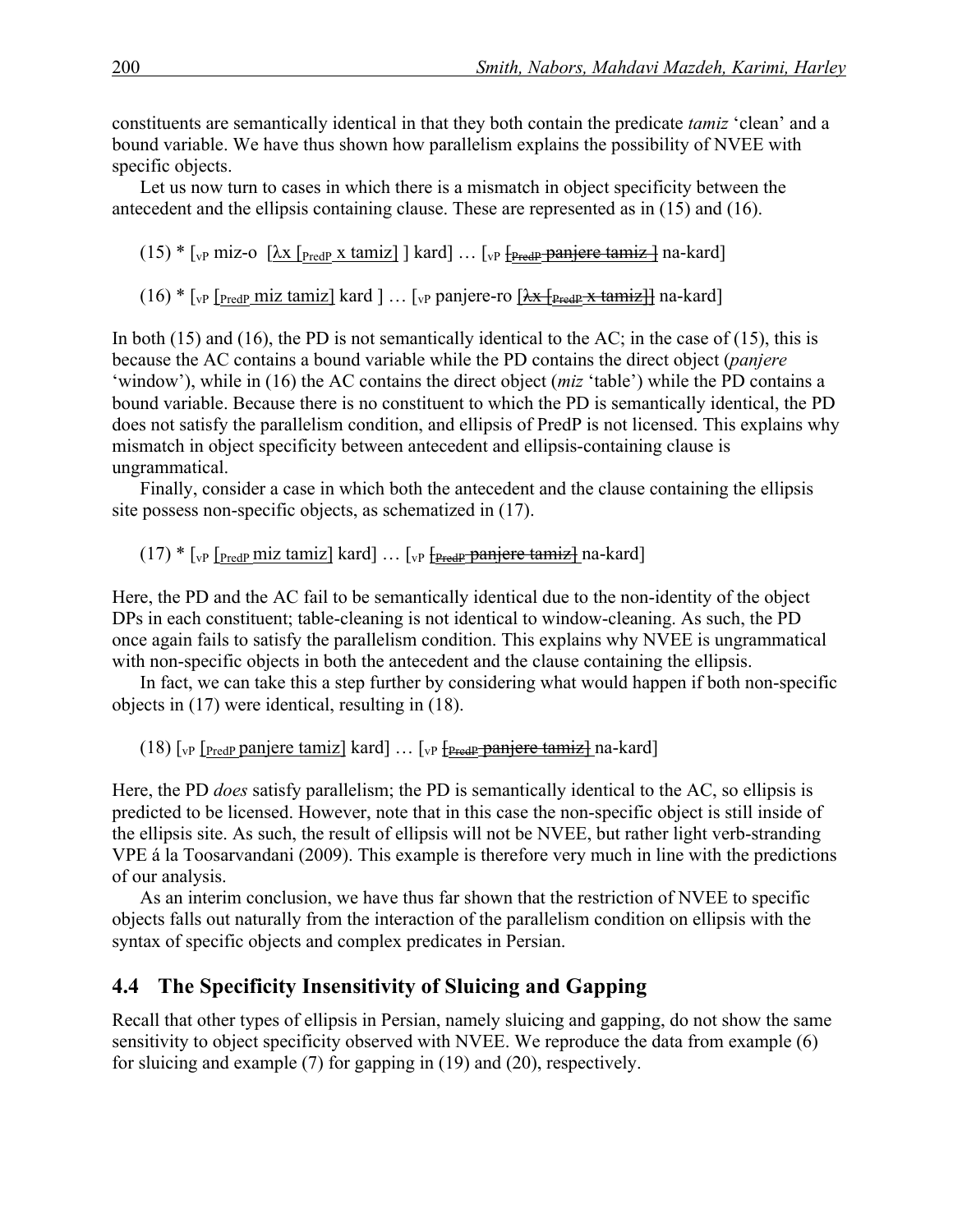- (19) Bahâr yechizi (-ro) xord, vali ne- mi- dun -am chi (-ro) Baharsomething -DOM eat.PST but NEG- IMP- know.PRS-1.SG what-DOM 'Bahar ate (a certain) something, but I don't know what.'
- (20) Bahâr miz (-o) tamiz kard, Rezâ panjere (-ro) Bahartable -DOM clean do.PST Reza window -DOM 'Bahar cleaned (the) table, and Reza (the) window.'

A relevant fact to consider when addressing these data is that, although non-specific objects do not move to (or, most crucially, remain in) the specifier of *v*P, they *are* able to scramble to higher projections in the left periphery, such as Spec-FocP (Karimi 2005). In fact, Toosarvandani (2008, 2015) has proposed an analysis of sluicing and gapping in Persian according to which the object (or whichever NP is the remnant of a sluice or gap) moves to Spec-FocP, after which the complement of Foc is elided. This is schematized for our examples in (21) below.



Adopting such an analysis, we can see why sluicing and gapping are not subject to the specificity constraint observed with NVEE. In these cases, the PD will contain everything c-commanded by FocP, due to the fact that the rebound variable left behind by the object is in the complement of Pred and is bound by its binder in FocP. Because both specific and non-specific objects may move to Spec-FocP, sluicing and gapping should be possible with both, which is exactly what we find.

What's more, our analysis in fact predicts that ellipsis in a sentence involving an object that has undergone movement to Spec-FocP can *only* result in sluicing or gapping, due to the effect of the constraint MaxElide, derived from the parallelism condition, which requires that the ellipsis target the largest deletable constituent within the PD (Merchant 2008, Takahashi  $\&$  Fox 2005). Movement of the object to Spec-FocP will cause the largest deletable constituent within the PD to be much larger than PredP, and will most likely be at least as large as TP. As such, even if non-specific objects may move to Spec-FocP, MaxElide ensures that a constituent much larger than PredP must be deleted, and thus successfully predicts that NVEE is not possible with non-specific objects that have moved to a position higher in the tree.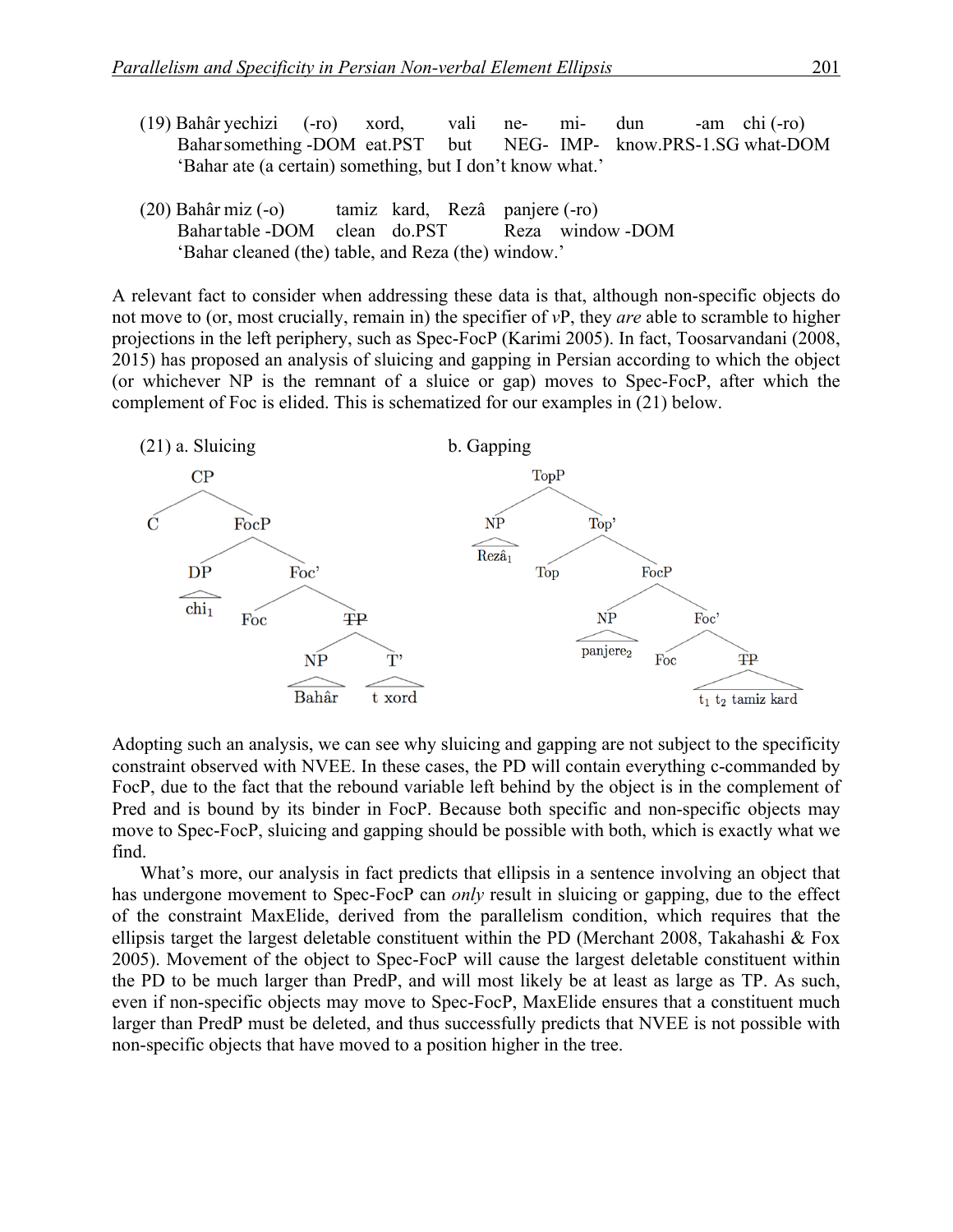## **5** Additional Predictions

Karimi (2005) presents evidence that non-specific subjects of passives and unaccusatives remain in-situ within the PredP/VP. Much like objects, they move to the edge of *v*P only when they are specific. This can be shown with the relative order of subject and a PP, as in (22):

- (22) a. be Parviz gol dâde shod to Parviz flower given become.PST 'Flowers were given to Parviz.'
	- b. un gol -â be Parviz dâde shod that flower -PL to Parviz given become.PST 'Those flowers were given to Parviz.'

Our analysis predicts that unaccusative and passive subjects should exhibit the same kind of behavior as direct objects under light verb-stranding VPE, namely, that VPE should be acceptable with specific, but not with non-specific, *subjects*. This appears to be borne out: (23a) is degraded compared to (23b), which is perfect.

(23) a. \*dar -i bâz shod, vali panjere- yi na- shod door-IND open become.PST but window-IND NEG- become.PST *Intended:* 'A door opened, but a window didn't.' b. dar -â bâz shod -an, vali panjere-hâ na- shod -an door-PL open become.PST -3.PL but window-PL NEG-become.PST-3.PL 'The doors opened, but the windows didn't.'

To see why this should be the case, consider the representations in (24a-b).

(24) a. \*[*v*P [PredP dar-i bâz ] shod] … [*v*P [PredP panjere-yi bâz ] na-shod] b. [*v*P dar-â λx [PredP x bâz ] shod-an] … [*v*P panjere-hâ λy [PredP y bâz ] shod-an]

In (24a), the PredP in the antecedent and the one in the clause containing the ellipsis site are not semantically identical, because of the mismatch in identity between the two unaccusative subjects. Therefore, ellipsis is not licensed. In (24b), on the other hand, both unaccusative subjects have moved into the specifier of *v*P, leaving traces in the complement of Pred. In this case, both PredPs are semantically identical, and ellipsis of the second PredP is therefore licensed.

The parallelism-based analysis that we have developed thus not only accounts for the core set of data concerning NVEE, sluicing, and gapping with which we are primarily concerned in this paper, but also makes correct predictions about other cases of interaction between specificity and internal arguments.

## **6** Conclusion

In this paper, we have introduced a novel type of ellipsis in Persian, non-verbal element ellipsis, which consists of the deletion of the non-verbal element of a complex predicate, and demonstrated that it possesses the peculiar property of being grammatical only if the direct object is specific in both the antecedent and the clause containing the ellipsis site, a restriction not observed with other types of ellipsis in the language. We proposed an account of this according to which specificity sensitivity emerges as a side effect of the interaction between the parallelism condition on ellipsis and the syntax of specific objects and complex predicates in Persian. We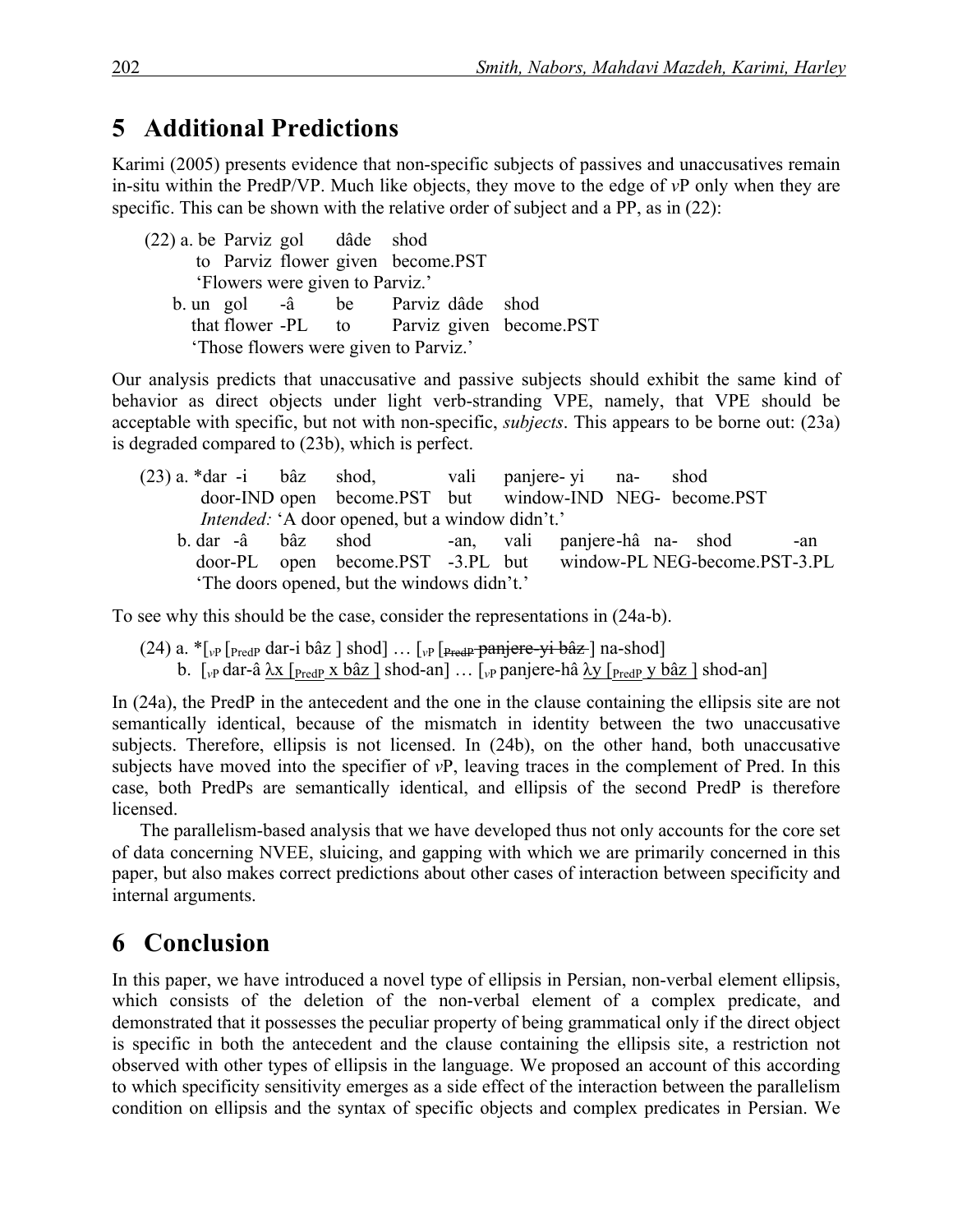then extended the account to show that the fact that non-specific objects may undergo movement to Spec-FocP accounts for the lack of specificity sensitivity in sluicing and gapping. Finally, we demonstrated some additional predictions of the account.

The analysis we have proposed essentially assimilates NVEE to Toosarvandani's (2009) light verb-stranding VPE. This analytical move is not unprecedented: given NVEE's correspondence to pseudogapping in languages like English, we might expect that they are both derived from VP/PredP ellipsis plus movement of the object out of the ellipsis site, as proposed by Jayaseelan (1990) and Lasnik (1995), among others. Still, NVEE possesses properties that light verbstranding VPE does not have, which we hope to address in future research. One of these differences is that, although VPE is acceptable with any complex predicate, NVEE is generally only acceptable with certain kinds of complex predicates, typically ones with very common light verbs like *kardan* 'do' and *zadan* 'hit'. For example, although both VPE and NVEE are acceptable with *tamiz kardan* 'to clean', only VPE is grammatical with a complex predicate like *yâd gereftan* 'to learn (lit. mind take)' (25). Use of NVEE results in ungrammaticality, regardless of whether the object is specific or not (26).

- (25) Bahâr alefbâ (-ro) yâd gereft, vali Rezâ na- gereft Bahar alphabet -DOM mind take.PST but Reza NEG- take.PST 'Bahar learned (the) alphabet, but Reza didn't.'
- (26) \*Bahâr alefbâ -ro yâd gereft, vali zabun-o na- gereft Bahar alphabet -DOM mind take.PST but language-DOMNEG- take.PST *Intended:* 'Bahar learned the alphabet, but he didn't the language.'

Different complex predicates have been known to exhibit different syntactic behaviors regarding factors like their relative separability (Karimi-Doostan 1998; 2011), so the fact that some behave differently under ellipsis should not be too surprising. As such, one possibility for dealing with these examples is to assume a different syntax for these types of complex predicates. This may involve head movement of the verb, which, following Hartman (2011), would extend the parallelism domain and thus block deletion of the PredP.

Another way in which NVEE differs from VPE is that it exhibits a strong ban on the presence of an overt subject in the clause containing the ellipsis site. The presence of an overt subject results in strong unacceptability<sup>3</sup>, as  $(27)$  shows.

(27) Bahâr miz -â -ro tamiz kard, vali (\*Rezâ) panjere -hâ -ro na -kard Bahartable -PL -DOM clean do.PST but Reza window-PL-DOM NEG-do.PST 'Bahar cleaned the tables but (\*Reza) didn't the windows.'

This restriction holds even if the clause containing the elided constituent is embedded. In (28), for example, although there may be an overt subject in the matrix clause of the second conjunct, an overt subject in the embedded clause, where ellipsis takes place, is ungrammatical.

(28) Bahâr miz -ro tamiz kard, vali Rezâ goft ke (\*Royâ) panjere -ro na- kard Bahar table-DOMclean do.PST but Reza say.PST that Royâ window-DOMNEG- do.PST 'Bahar cleaned the table, but Reza said that she(Bahar)/\*Roya didn't the window.'

<sup>&</sup>lt;sup>3</sup> Preliminary research on NVEE in other Iranian languages suggests that this is a universal constraint, as it is replicated in every language we have investigated, including Sorani, Kurmanji, and Hawrami.